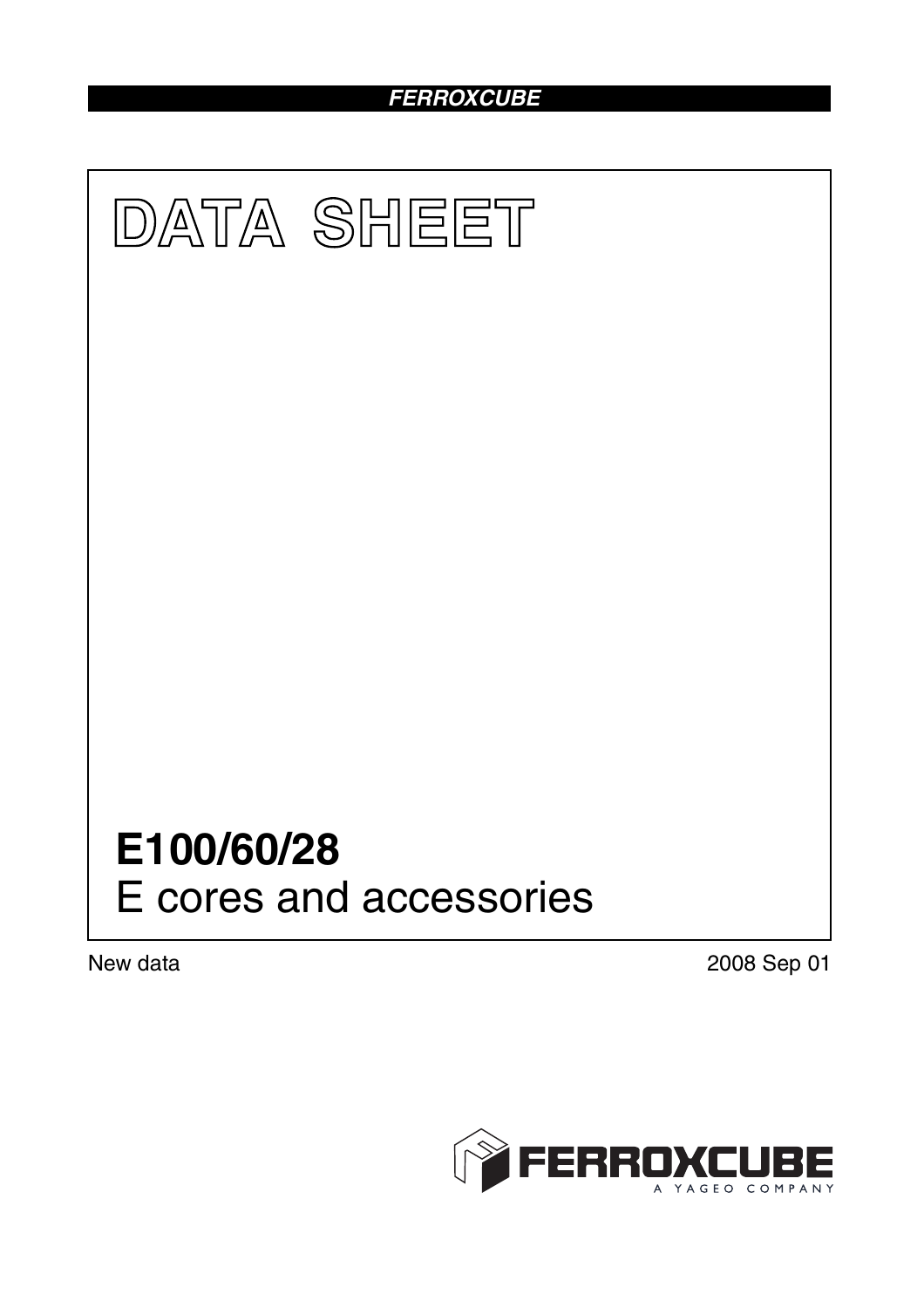## E cores and accessories E100/60/28

### **CORE SETS**

## **Effective core parameters**

| <b>SYMBOL</b>             | <b>PARAMETER</b>  | <b>VALUE</b>  | <b>UNIT</b>     |
|---------------------------|-------------------|---------------|-----------------|
| $\Sigma(I/A)$             | core factor (C1)  | 0.371         | $mm-1$          |
| $V_{\rm e}$               | effective volume  | 202000        | mm <sup>3</sup> |
| $I_e$                     | effective length  | 274           | mm              |
| $A_{e}$                   | effective area    | 738           | mm <sup>2</sup> |
| $\mathbf{A}_{\text{min}}$ | minimum area      | 692           | mm <sup>2</sup> |
| m                         | mass of core half | $\approx 493$ | g               |



#### **Core halves**

A<sub>L</sub> measured in combination with a non-gapped core half, clamping force for A<sub>L</sub> measurements 110 ± 30 N, unless stated otherwise.

| <b>GRADE</b> | $A_{L}$<br>(nH)  | μe             | <b>AIR GAP</b><br>$(\mu m)$ | <b>TYPE NUMBER</b> |
|--------------|------------------|----------------|-----------------------------|--------------------|
| 3C90         | $7100 \pm 25 \%$ | $\approx$ 2100 | $\approx 0$                 | E100/60/28-3C90    |
| 3C92<br>des  | $4800 \pm 25 \%$ | $\approx$ 1420 | $\approx 0$                 | E100/60/28-3C92    |
| 3C94         | $7100 \pm 25 \%$ | $\approx$ 2100 | $\approx 0$                 | E100/60/28-3C94    |
| 3C95<br>des  | $9010 \pm 25 \%$ | $\approx$ 2665 | $\approx 0$                 | E100/60/28-3C95    |

#### **Properties of core sets under power conditions**

|              | $B(mT)$ at                                   | CORE LOSS (W) at                               |                                                 |                                                |                                               |
|--------------|----------------------------------------------|------------------------------------------------|-------------------------------------------------|------------------------------------------------|-----------------------------------------------|
| <b>GRADE</b> | $H = 250$ A/m; $f = 25$ kHz;<br>$T = 100 °C$ | $f = 25$ kHz;<br>$B = 200$ mT;<br>$T = 100 °C$ | $f = 100$ kHz;<br>$B = 100$ mT;<br>$T = 100 °C$ | $f = 100$ kHz;<br>$B = 200$ mT;<br>$T = 25 °C$ | f = 100 kHz;<br>$B = 200$ mT;<br>$T = 100 °C$ |
| 3C90         | $\geq$ 320                                   | $\leq 34$                                      | $\leq 34$                                       |                                                |                                               |
| 3C92         | $\geq$ 370                                   |                                                | $\leq$ 27                                       |                                                |                                               |
| 3C94         | $\geq 320$                                   |                                                | $\leq$ 27                                       |                                                |                                               |
| 3C95         | $\geq 320$                                   |                                                |                                                 | $\leq 145$                                     | $\leq 137$                                    |